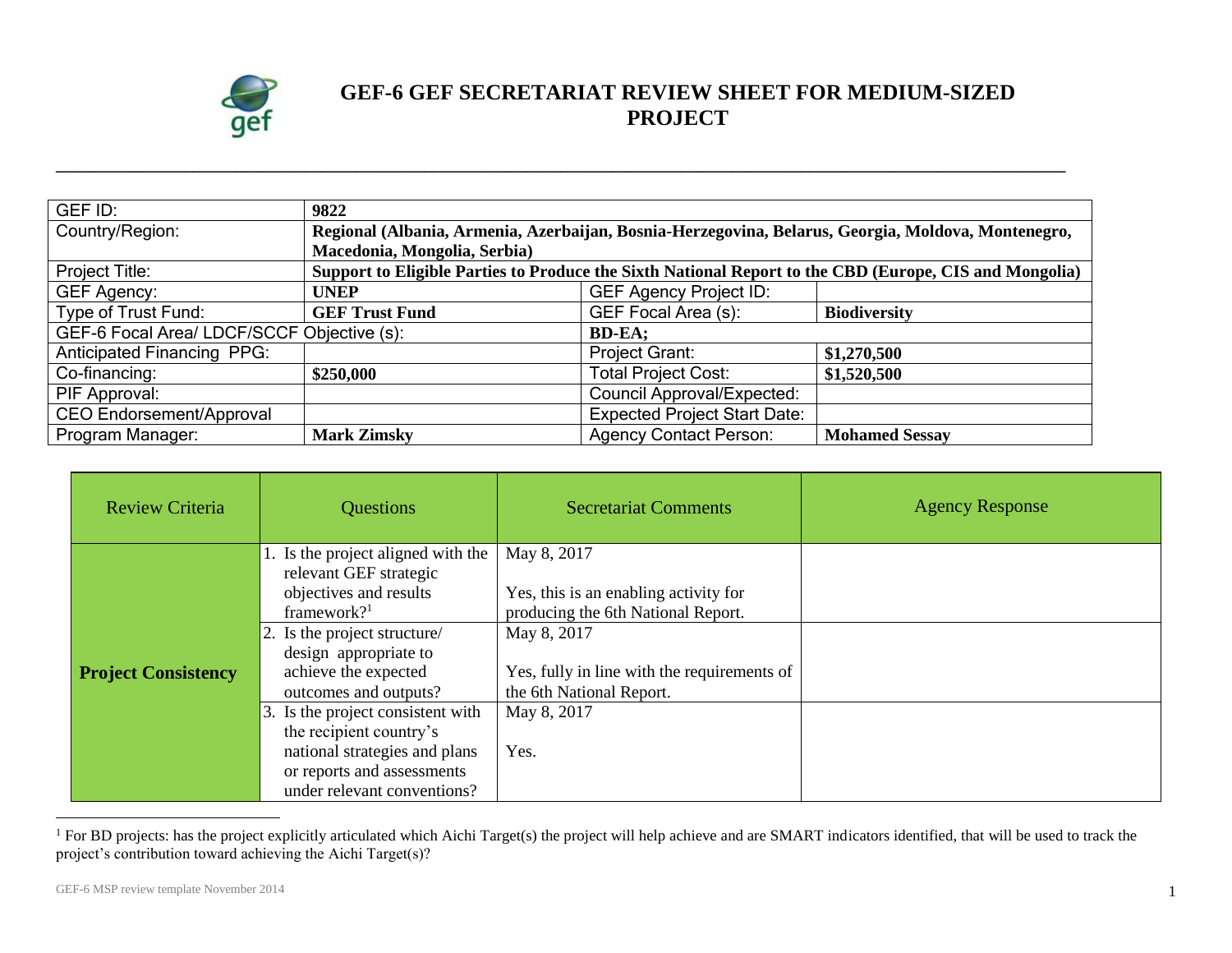| <b>Review Criteria</b> | <b>Questions</b>                                                                                                                                                                                                                | <b>Secretariat Comments</b>                                                                                                     | <b>Agency Response</b> |
|------------------------|---------------------------------------------------------------------------------------------------------------------------------------------------------------------------------------------------------------------------------|---------------------------------------------------------------------------------------------------------------------------------|------------------------|
|                        | 4. Does the project sufficiently<br>indicate the drivers <sup>2</sup> of global<br>environmental degradation,<br>issues of sustainability,<br>market transformation,<br>scaling, and innovation?                                | May 8, 2017<br>Not applicable for an enabling activity.<br>Cleared.                                                             |                        |
|                        | 5. Is the project designed with<br>sound incremental reasoning?                                                                                                                                                                 | May 8, 2017<br>Enabling activities are fully incremental.<br>Cleared.                                                           |                        |
|                        | 6. Are the components in Table<br>B sound and sufficiently<br>clear and appropriate to<br>achieve project objectives<br>and the GEBs?                                                                                           | May 8, 2017<br>Yes clear for achieving project<br>objectives, but national reporting will not<br>produce GEBs, per se. Cleared. |                        |
|                        | 7. Are socio-economic aspects,<br>including relevant gender<br>elements, indigenous people,<br>and CSOs considered?                                                                                                             | May 8, 2017<br>Yes.<br>May 8, 2017                                                                                              |                        |
|                        | Is the financing adequate and<br>8.<br>does the project demonstrate<br>a cost-effective approach to<br>meet the project objective?                                                                                              | Yes.                                                                                                                            |                        |
| <b>Project Design</b>  | 9. Does the project take into<br>account potential major<br>risks, including the<br>consequences of climate<br>change, and describes<br>sufficient risk response<br>measures? (e.g., measures to<br>enhance climate resilience) | May 8, 2017<br>The project presents an adequate risk<br>assessment for national reporting. Cleared.                             |                        |
|                        | 10. Is co-financing confirmed<br>and evidence provided?                                                                                                                                                                         | May 8, 2017<br>Yes. Cofinancing is not required for<br>enabling activities, however, in the OFP                                 |                        |

<sup>&</sup>lt;sup>2</sup> Need not apply to LDCF/SCCF projects.

 $\overline{a}$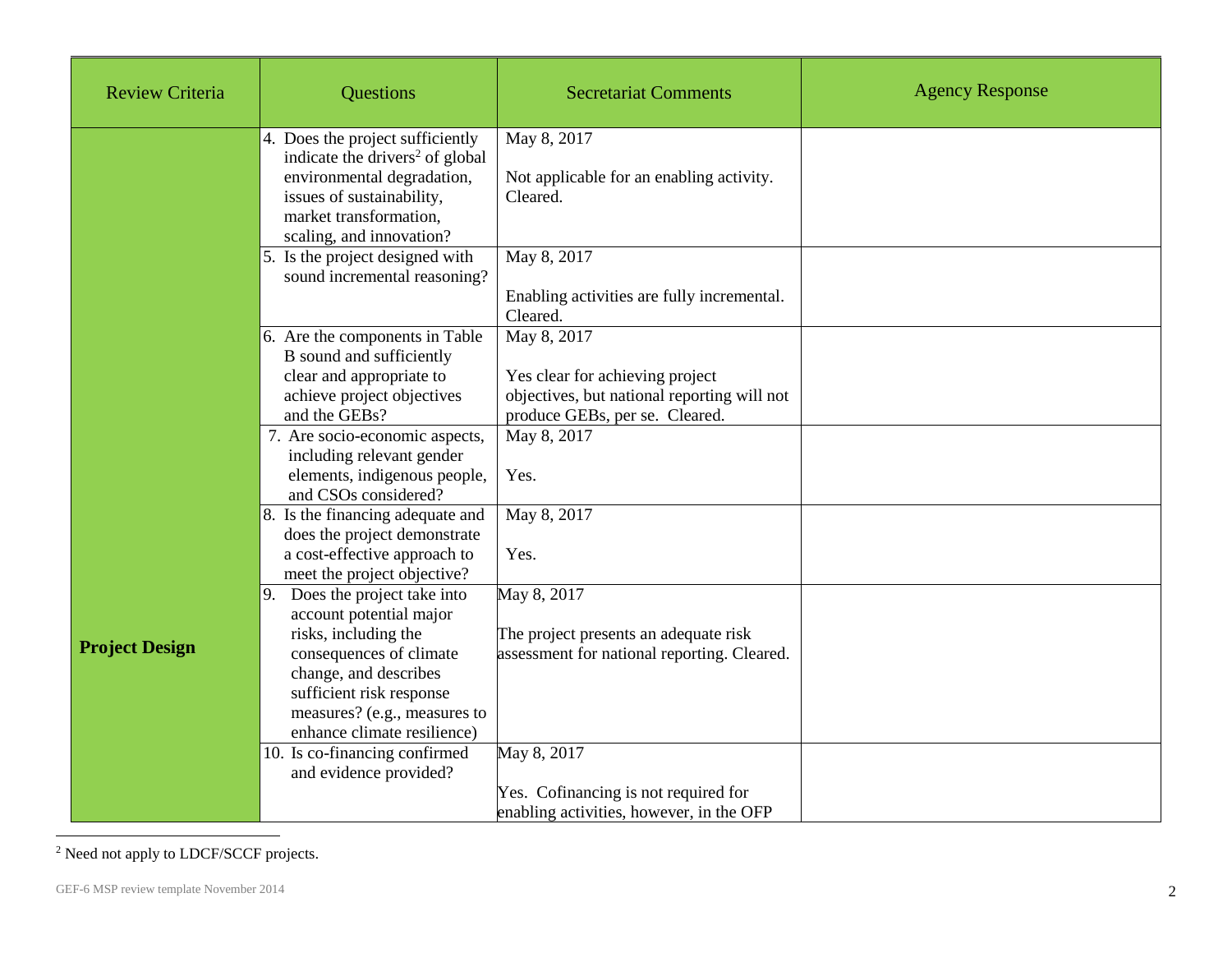| <b>Review Criteria</b>                     | Questions                                                                                                                   | <b>Secretariat Comments</b>                                                          | <b>Agency Response</b> |
|--------------------------------------------|-----------------------------------------------------------------------------------------------------------------------------|--------------------------------------------------------------------------------------|------------------------|
|                                            |                                                                                                                             | endorsement letters, confirmation of in-<br>kind contributions is provided. Cleared. |                        |
|                                            | 11. Are relevant tracking tools<br>completed?                                                                               | May 8, 2017                                                                          |                        |
|                                            | 12. Only for Non-grant<br>Instrument: Has a reflow                                                                          | NA.<br>May 8, 2017                                                                   |                        |
|                                            | calendar been presented?<br>13. Is the project coordinated                                                                  | NA.<br>May 8, 2017                                                                   |                        |
|                                            | with other related initiatives                                                                                              |                                                                                      |                        |
|                                            | and national/regional plans<br>in the country or in the<br>region?                                                          | Yes.                                                                                 |                        |
|                                            | 14. Does the project include a<br>budgeted M&E Plan that                                                                    | May 8, 2017                                                                          |                        |
|                                            | monitors and measures<br>results with indicators and<br>targets?                                                            | Yes.                                                                                 |                        |
|                                            | 15. Does the project have<br>description of knowledge<br>management plan?                                                   | May 8, 2017<br>Yes.                                                                  |                        |
|                                            | 16. Is the proposed Grant<br>(including the Agency fee)<br>within the resources<br>available from (mark all that<br>apply): |                                                                                      |                        |
| <b>Availability of</b><br><b>Resources</b> | The STAR allocation?<br>$\bullet$                                                                                           | May 8, 2017<br>NA.                                                                   |                        |
|                                            | The focal area<br>$\bullet$<br>allocation?                                                                                  | May 8, 2017<br>Yes.                                                                  |                        |
|                                            | The LDCF under the<br>$\bullet$<br>principle of equitable<br>access                                                         | May 8, 2017<br>NA.                                                                   |                        |
|                                            | The SCCF (Adaptation<br>$\bullet$                                                                                           | May 8, 2017                                                                          |                        |